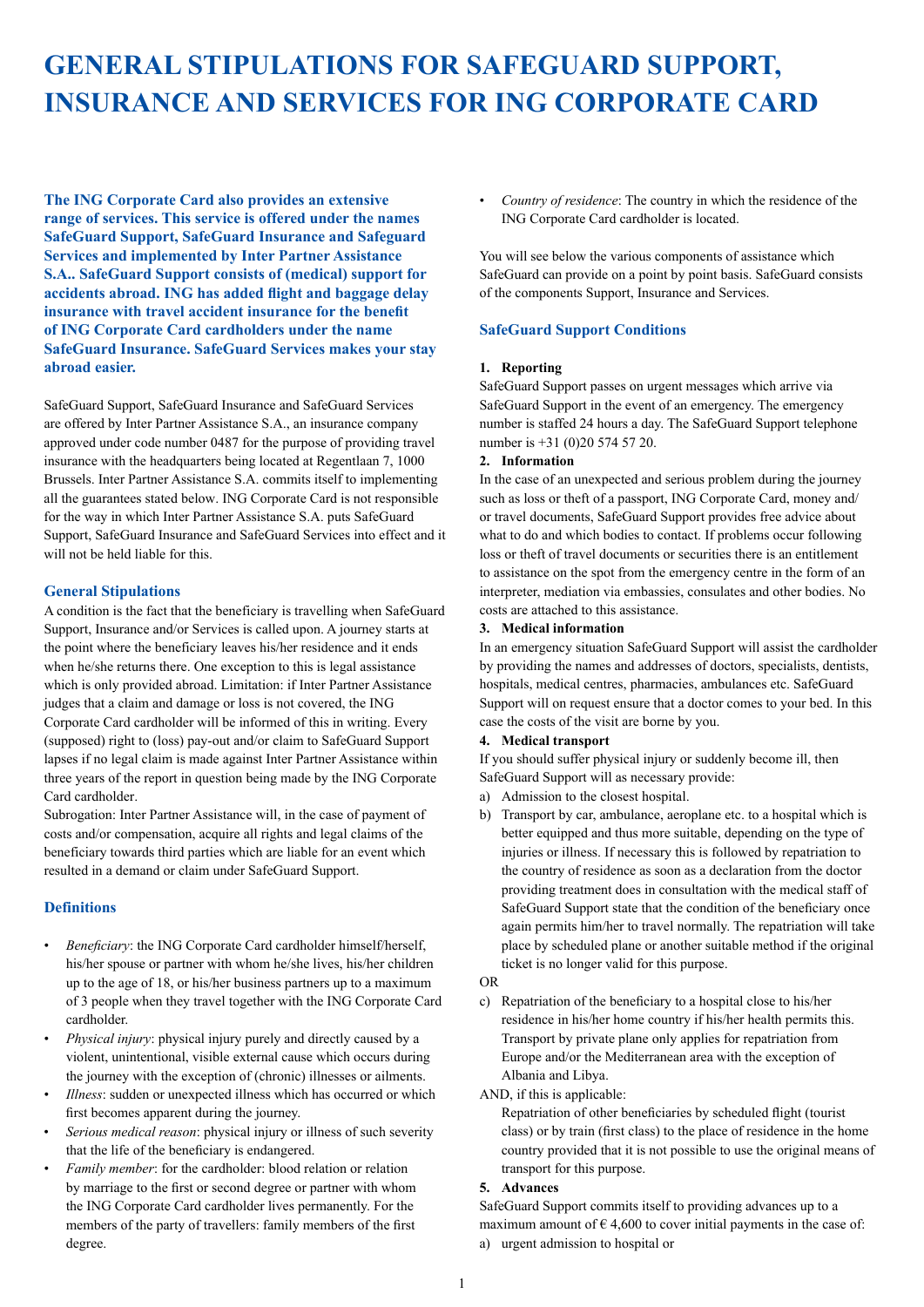b) unexpected emergency situations in which the ING Corporate Card cannot be used as a consequence of loss or theft. (This must of course be reported to the ING Corporate Card Customer Service team and the local police.)

In each case the ING Corporate Card cardholder or someone acting on his/her behalf must sign an I.O.U. bond before this loan can be provided. All amounts which are provided as an advance must be repaid on return to the country of residence within 3 months at the latest after SafeGuard Support has paid these amounts. Advances to members of the travelling party of the ING Corporate Card cardholder are only provided at the risk of the ING Corporate Card cardholder. In addition SafeGuard Support can at the request of the ING Corporate Card cardholder make contact with the health insurer in order to arrange the direct payment of medical costs if this is applicable.

#### **6. Unexpected return to the country of residence**

If the original ticket cannot be used due to a sudden summons back to the country of residence in the case of serious illness or death of a family member of a beneficiary or in the case of serious damage to the property of the beneficiary, SafeGuard Support will provide a ticket for the return journey by scheduled flight (tourist class) or train (first class) and bear the additional expenses for this.

#### **7. Repatriation in the case of death**

In the case of death of a beneficiary SafeGuard Support will take all necessary measures for the repatriation of the mortal remains. SafeGuard Support pays the costs of the post-mortem treatment and the costs for international transport of the mortal remains to the place of burial or the crematorium in the country of residence. This cover does not apply to the burial or cremation costs themselves.

#### **8. Legal assistance**

Outside the country of residence SafeGuard Support provides legal defence of the beneficiary and pays an amount up to a maximum of  $\epsilon$  1,400 for this purpose if the beneficiary is sued for damages or civil liability as a private individual under the laws of the country in which he/she is currently located, after allegedly having caused damage or loss to third parties, after involuntary contravention of local laws with the exception of damage or loss as a consequence of possession, keeping or use of a vehicle. Loss or damage to third parties due to intent or gross negligence on the part of the beneficiary is not covered. In addition SafeGuard Support provides advances up to a maximum of € 5,000 for:

- a) the payment of legal costs due with the exception of sums for bail demanded for legal liability, fines or personal compensation to be paid by the beneficiary;
- b) the release of the beneficiary if he/she was unexpectedly arrested following a traffic accident.

Such an advance or surety will be regarded as a loan from SafeGuard Support to the ING Corporate Card cardholder who will pay this back in its entirety as soon as the surety is paid back to him/her in the event of discharge, acquittal or otherwise within 15 days following the date on which the authorised court pronounced its verdict. Repayment to SafeGuard Support does in any case occur no later than 3 months following the original payment of the advance or surety. Advances to or sureties provided for the travelling companions of the ING Corporate Card cardholder do in this case too remain at the risk of the ING Corporate Card cardholder.

## **9. Visit from the country of residence**

If the beneficiary has to stay in a hospital abroad for a period longer than 5 days, SafeGuard Support will provide a return ticket free of charge to a family member or someone designated by the ING Corporate Card cardholder. In addition SafeGuard Support will contribute up to a maximum of  $\epsilon$  40 per day to the costs of a hotel, restricted to the costs of overnight stay including breakfast up to a maximum of 10 days.

## **10. Tracing and rescue**

If the beneficiary goes missing or finds himself/herself in an emergency situation, SafeGuard Support will take all possible and available steps, or have them taken, to trace or rescue the beneficiary. The measures to be taken are decided by SafeGuard Support in consultation with the national authorities. SafeGuard Support emphasises that no guarantee can be given for the success of the operation. The costs are paid up to a maximum of  $\in$  4,600.

## **General exceptions**

- **1.** The SafeGuard Support is valid for each journey with a continuous duration of a maximum of 60 days.
- **2.** The ING Corporate Card cardholder does not have any right to repayment of expenses made by himself/herself without the prior agreement of SafeGuard Support.
- **3**. In addition no cover is provide for loss or damage which
	- a) is the result of strikes, war, invasion, armed conflict, hostilities (regardless of whether war has been declared or not), civil war, insurrection, uprising, terrorist, military or illegal acts or manifestations of violence, riots, civil disturbances or natural disasters.
	- b) is the result of self-inflicted injuries or participation of the beneficiary in criminal acts or intentional transgressions.
	- c) results from participation of the beneficiary in competitions, horse racing, cycle racing or any form of motor racing or demonstrations.
	- d) the result of participation of the beneficiary in a fight other than in self-defence.
	- e) is caused in connection with the professional playing of sports or participation in training sessions for official competitions or sport demonstrations.
	- f) is directly or indirectly caused by, has contributed to, or has resulted from ionising radiation or contamination through radioactivity from any radiating nuclear fuel or nuclear waste, from burning of nuclear fuel or through radioactive, poisonous or explosive substances or substances which are hazardous in another way or a component thereof.
	- g) is the result of any previously existing, recurring, chronic or on-going illness or health condition which the beneficiary was aware of and/or for which he/she was receiving treatment. The recovery is regarded as a complete component of the illness.
	- h) is the consequence of pregnancy within 3 months to the expected date of childbirth.
	- i) is the result of mental illness or insanity.
	- j) occurred due to the fact that the beneficiary was under the influence of alcohol or drugs or suffering from their effects with the exception of medicine prescribed by an appropriately qualified doctor.
	- k) is the result of death due to suicide or injury as a result of a suicide attempt.
	- l) is the result of participation of the beneficiary in aerial sports or flying other than as a paying passenger of a registered airline which is used for commercial ends by a company.

# **Obligations of the ING Corporate Card cardholder**

## **A) General terms and conditions**

In an emergency the ING Corporate Card cardholder will ring SafeGuard Support. The SafeGuard emergency centre can be contacted 24 hours a day via the telephone number:  $+31(0)205745720$ ; this number can also be called with the charges reversed. The cardholder is requested to contact this number before taking action personally. At this point he/she must state:

a) his/her name and the card number of his/her ING Corporate Card and, if applicable, the name of the beneficiary for whom help is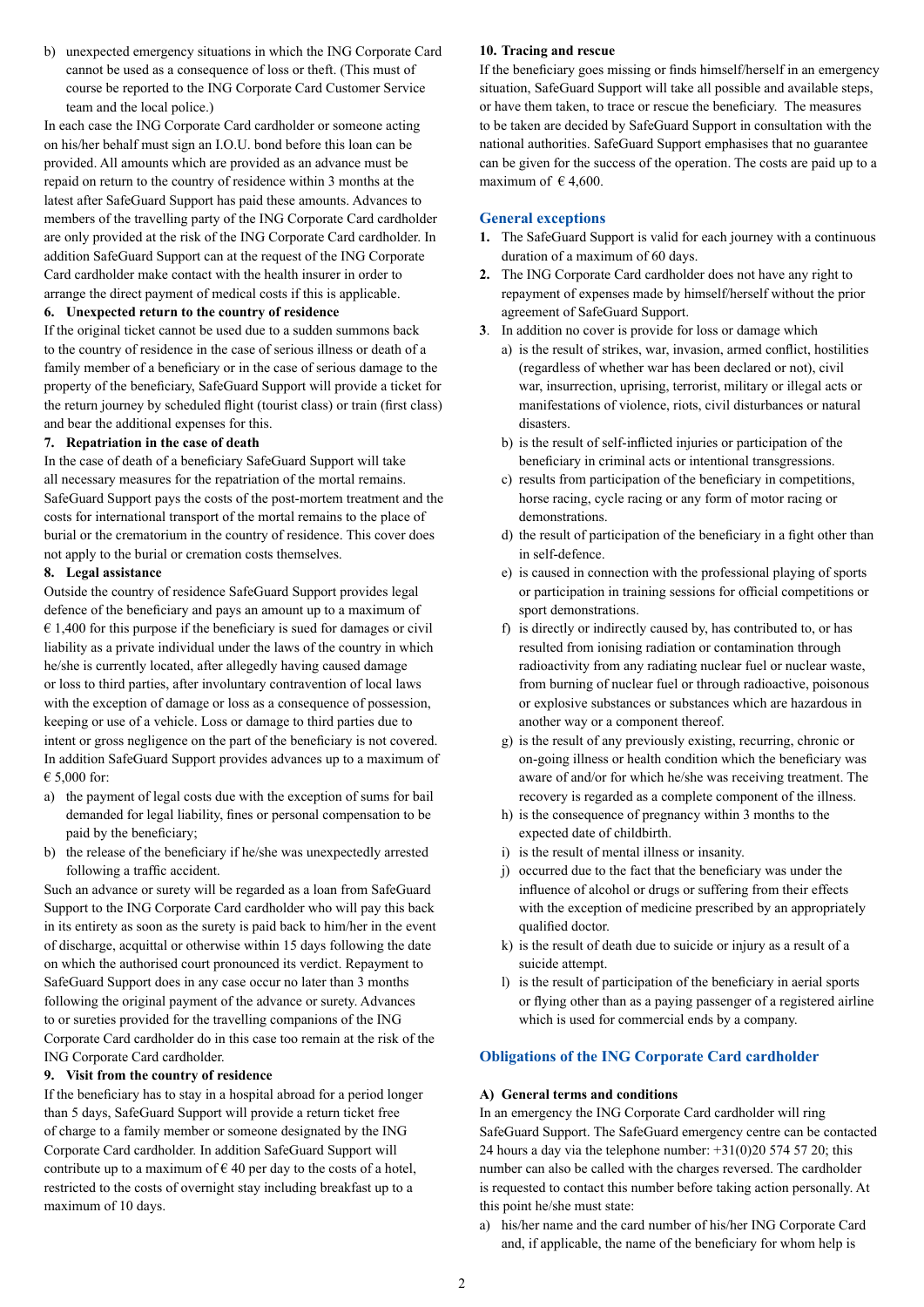requested.

- b) place and telephone number where he/she can be contacted.
- c) a short summary of the problem and the help which is requested.

## **B) Transport on medical grounds**

If the ING Corporate Card cardholder requests transport back to the country of residence on medical grounds, the following conditions apply:

- 1. In order to enable SafeGuard Support to take action as quickly as possible, the ING Corporate Card cardholder or the person representing him/her must provide the following information: a) name, address and telephone number of the hospital to which the beneficiary is admitted. b) name, address and telephone number of the doctor treating the beneficiary and also the general practitioner at home if necessary.
- 2. The medical team or the representative of SafeGuard Support will have free access to the beneficiary in order to establish his/her condition. If these conditions are not met, apart from for reasons which are justified in the opinion of Safe Guard Support, the ING Corporate Card cardholder and other beneficiaries will no longer be entitled to medical assistance.
- 3. The SafeGuard Support medical team will in any case determine the date and method of transport in consultation with the doctor providing the treatment.
- 4. If SafeGuard Support pays for the transport of the ING Corporate Card cardholder, the latter is requested to provide SafeGuard Support with the unused part of his/her original travel ticket or the equivalent thereof.
- 5. In the case of illness or physical injury which necessitates hospital admission, the ING Corporate Card cardholder or someone acting on his/her behalf must inform SafeGuard Support of this within three days. If this condition is not met SafeGuard Support reserves the right to charge for additional costs which would not have been necessary if the ING Corporate Card cardholder had adhered to this three day limit.

## **C) General stipulations**

- a) *Limitation of loss or damage*. If a case of damage or loss does occur, the ING Corporate Card cardholder must do everything possible to limit the consequences of this.
- b) *Reclaim*:

The ING Corporate Card cardholder will provide SafeGuard Support with all documentation and fulfil all necessary formalities in order to put SafeGuard Support in a position to reclaim money from companies and bodies involved if this is applicable.

Insurance In addition to the extensive personal cover ING Corporate Card does in cooperation with Inter Partner Assistance S.A. also provide the ING Corporate Card cardholder with cover for relevant purchases in the event of flight and baggage delays outside the country of residence.

#### **Terms and Conditions for SafeGuard Insurance**

In addition to the extensive personal cover, the ING Corporate Card also provides the cardholder with cover for relevant purchases following flight and baggage delays abroad. This insurance is provided by Inter Partner Assistance S.A..

#### **A. Baggage delay**

Cover of a maximum of  $\epsilon$  350 per party of travellers if the baggage which is entrusted to the airline with which the insured person is travelling has not arrived at the destination within four hours of arrival of the insured person and cover of a maximum of  $\epsilon$  1500 per party of travellers as an additional payment if the baggage has not been found

within 48 hours of arrival of the insured person at the destination. This insurance covers the relevant purchases abroad such as replacement clothing and toilet articles if they are made within four days of arrival of the insured persons at the destination abroad. The insured persons must take appropriate measures to locate the baggage and inform the airline and/or airport authorities immediately about the delay or loss of baggage. For this purpose the authorised body will draw up a P.I.R. (Property Irregularity Report) with copy being provided for Inter Partner Assistance S.A. in the event of a claim (see 4. reporting).

## **B. Flight delay**

Cover of a maximum of  $\epsilon$  350 per party of travellers for relevant purchases abroad such as meals, refreshments and other expenses if the delay to a scheduled flight is longer than four hours as a result of: delay or cancellation of a booked and confirmed flight by the airline; delayed arrival of the aircraft resulting in a connecting flight being missed and delayed arrival (more than 1 hour) of public transport which results in the flight being missed. This insurance is not applicable to charter flights.

General stipulations for baggage and flight delays

1. *Insured persons*

For flight and baggage delay: the ING Corporate Card cardholder and also his/her fellow travellers.

2. *Conditions and limitations*

The insured person must where possible use his/her ING Corporate Card for the required purchases. If the ING Corporate Card of the insured person cannot be used to pay for the necessary purchases, original receipts are valid for the cover. The 'ABC World Airways Guide' will be used as a guideline for establishing the times of the flight schedule.

3. *Exceptions*

No cover is provided if: the baggage is impounded by customs or other government bodies; the insured persons do not check in according to the instructions in the itinerary given unless these are made impossible by a strike; alternative transport of a comparable standard is provided within 4 hours of the planned departure time in the event of a flight delay; the flight delay is compensated by other flights in such a way that the total duration of the journey does not run over by more than four hours; the flight delay was caused by strike action which was already underway or announced before the start of the journey; the delay is the result of an authorised body taking a passenger aircraft out of service with this being announced before the start of the journey.

4. *Reporting*

A claim must be made within 21 days of a delay occurring with all original items of proof such as sales slips and records of purchase being presented per email to: Claims-assistance@ip-assistance.com or per mail to:

Inter Partner Assistance nv c/o Safeguard Regentlaan 7 1000 Brussels Belgium

## **C. Additional accident insurance**

ING Corporate Card has agreed an additional accident insurance policy for ING Corporate Card cardholders to the amount of  $\epsilon$  113,450 with Inter Partner Assistance S.A.. This insurance policy pays out in the case of death and certain forms of disability as a consequence of an accident involving public transport, hire car or hired aircraft where the costs are paid with an ING Corporate Card.

General stipulations for additional accident insurance

1. *Insured persons* The following persons are insured: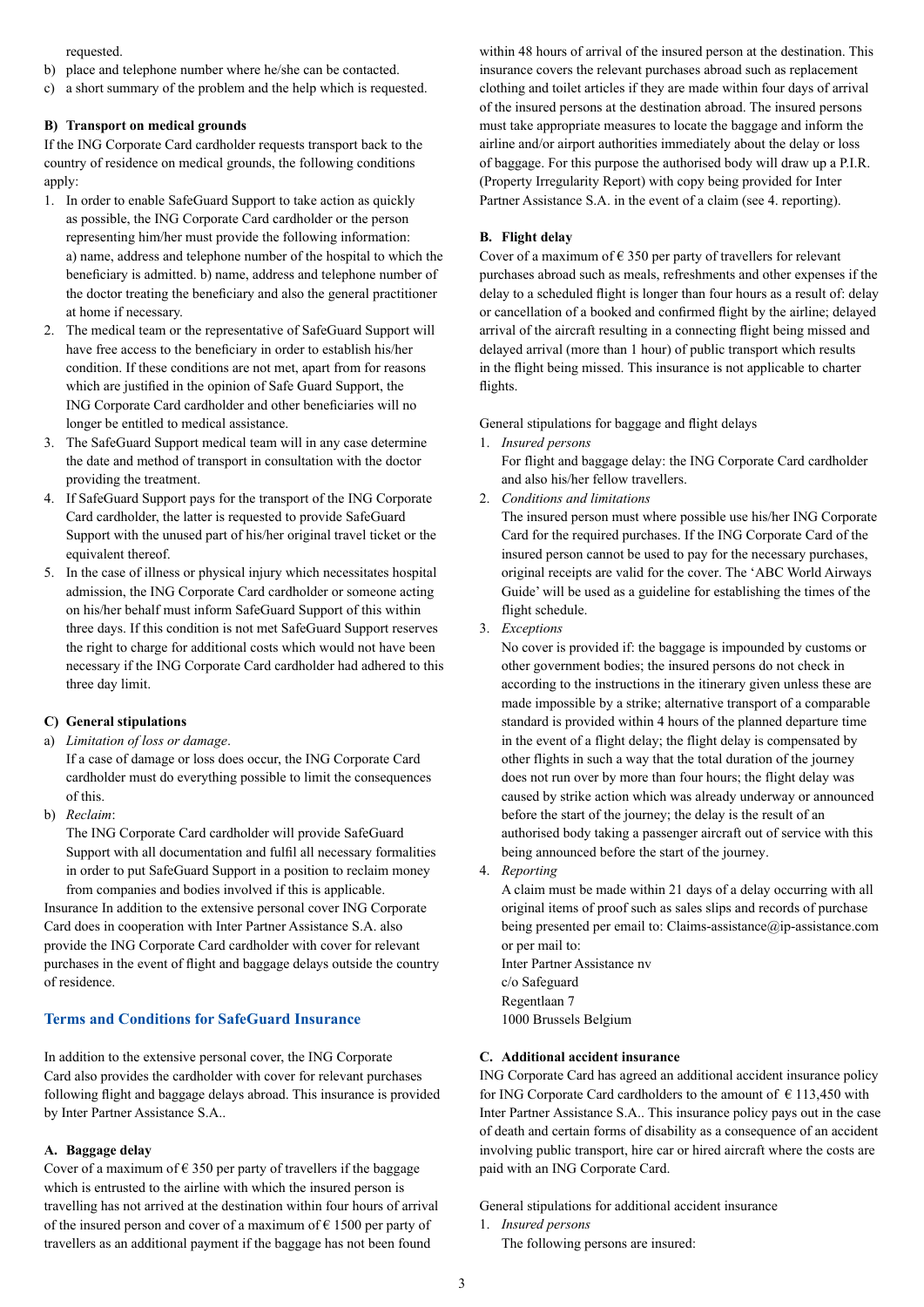- a. holders of a valid ING Corporate Card issued by ING Corporate Card;
- b. the spouse or partner, also travelling independently, who has been living at the same address with the ING Corporate Card cardholder for at least six months and has also had a residency qualification for at least six months;
- c. their children up to the age of 25, also travelling independently, where the maintenance costs are demonstrably met by the ING Corporate Card cardholder.

## 2. *Cover*

- The cover applies worldwide:
- a. during trips by public transport provided that the travel costs are paid for with an ING Corporate Card.
- b. The cover starts at the moment the public transport vehicle is entered and ends when it is left. For trips by plane or boat the cover ends on leaving the arrival building;
- c. during the direct conveyance by public transport, taxi or private car to the place where the journey is due to start under a. and also during direct conveyance by public transport, taxi or private car from the place of arrival to the final destination meant under a. These travel costs do not have to be paid for with an ING Corporate Card;
- d. while travelling as driver or passenger in a hire car provided that the hire costs are paid for with an ING Corporate Card; this cover applies for a maximum of 60 days;
- e. while travelling as a pilot of a plane where the hire costs are paid for with an ING Corporate Card; this cover applies exclusively during a stay outside the country of residence for the insured person who is in possession of a valid pilot's licence and on the basis of which the insured person transports paid cargo professionally.
- 3. *Pay-outs*.

Pay-out occurs if a covered accident does within one year lead to the death of an insured person or permanent disability as described below.

| Death                                    | € | 113,450 |
|------------------------------------------|---|---------|
| Permanent disability due to the loss of: |   |         |
| both hands or both feet                  | € | 113,450 |
| sight in both eyes                       | € | 113,450 |
| one hand and one foot                    | € | 113,450 |
| one foot and sight in one eye            | € | 113,450 |
| one hand and sight in one eye            | € | 113,450 |
| one hand                                 | € | 56,750  |
| one foot                                 | € | 56,750  |
| sight in one eve                         | € | 56,750  |
|                                          |   |         |

Loss of a hand or foot is deemed to be actual amputation from the ankle or wrist joint. Loss is also understood to be the complete loss of function of a foot or hand. Loss of sight is understood as the complete and irreparable loss of sight in one eye or both eyes. If the loss (or loss of function) of several body parts named in the above table occurs as a result of one and the same accident, no amount exceeding  $\epsilon$  113,450 per person will be paid out. For children up to the age of five cover of a maximum of  $\epsilon$  22,690 applies. A maximum of  $\epsilon$  4,538,000 applies for group trips which are fully paid for by one ING Corporate Card.

4. *Exceptions*

Cover is not provided as a result of accidents which the insured person suffers due to:

- a. suicide or a suicide attempt;
- b. war, whether or not declared officially or actions conforming to this;
- c. intention or illegal actions on the part of the insured person or a party having an interest in the pay-out;
- d. the driving of any vehicle while the blood-alcohol percentage is greater than that permitted according to the laws of the country

in which the accident took place;

- e. bets, challenges or unmistakably dangerous actions;
- f. speed and endurance competitions for motor vehicles and practice runs for this purpose.
- 5. *Definition*

Accident: a sudden, unexpected, external violent action on the body of the insured person which results in his/her death or medically proven physical injury. Sunstroke, freezing, drowning, starvation, severe thirst or exhaustion are also regarded as an accident provided that they occur as a result of becoming isolated. Public transport: a publically accessible vehicle with regular services where a licence for transport of passengers is issued by the authorised government body such as trains, buses, boats and planes for example, including charter flights as long as they are chartered by a tour operator. Hire car: four wheeled motor vehicle which is used commercially by a car hire company.

6. *Beneficiary*

All payments will be made to the insured person or his/her legal heir(s) unless the insured person has appointed a beneficiary by means of a registered letter to SafeGuard Support.

7. *Obligations following an accident*

An accident must be reported to Inter Partner Assistence S.A. at Claims-assistance $\omega$ ip-assistance.com as quickly as possible and within 30 days at the absolute latest. At this point you just need to state loss or damage in relation to the accident. You can contact SafeGuard Support regarding any other damage or loss. The binding conditions of the various SafeGuard covers described for this purpose are laid down in the insurance agreements made by ING Corporate Card.

# **Conditions for SafeGuard Services**

## **Introduction**

SafeGuard Services are there for your convenience. No costs are linked to the use of SafeGuard Services. Costs incurred on your instructions for the purchase of tickets, theatre bookings or otherwise are charged to you via your ING Corporate Card.

1. *Concert, theatre and restaurant reservations*

SafeGuard Services will make reservations in restaurants in the country of residence, theatres and concerts on the request of the cardholder. Costs linked to the reservation and costs for tickets are borne by the cardholder. Restaurants and theatres reserve the right to charge costs in the event of no show.

2. *Interpreting/translation service*

SafeGuard Services will arrange an interpreter or translator at the request of the cardholder. Costs linked to this are borne by the cardholder. You will obtain a statement of the expected costs beforehand.

3. *Travel service*

Cardholders can make use of SafeGuard Services in order to obtain flight information and for the (re)booking of flights. Information about the following components is provided:

- − schedule of flights
- − prices
- − restrictions
- − connections
- advice about the best options for a customer to receive his tickets.

No costs are linked to the provision of the information and the booking of the flights. However, all costs of tickets and rebookings, any charges and delivery costs or other additional costs